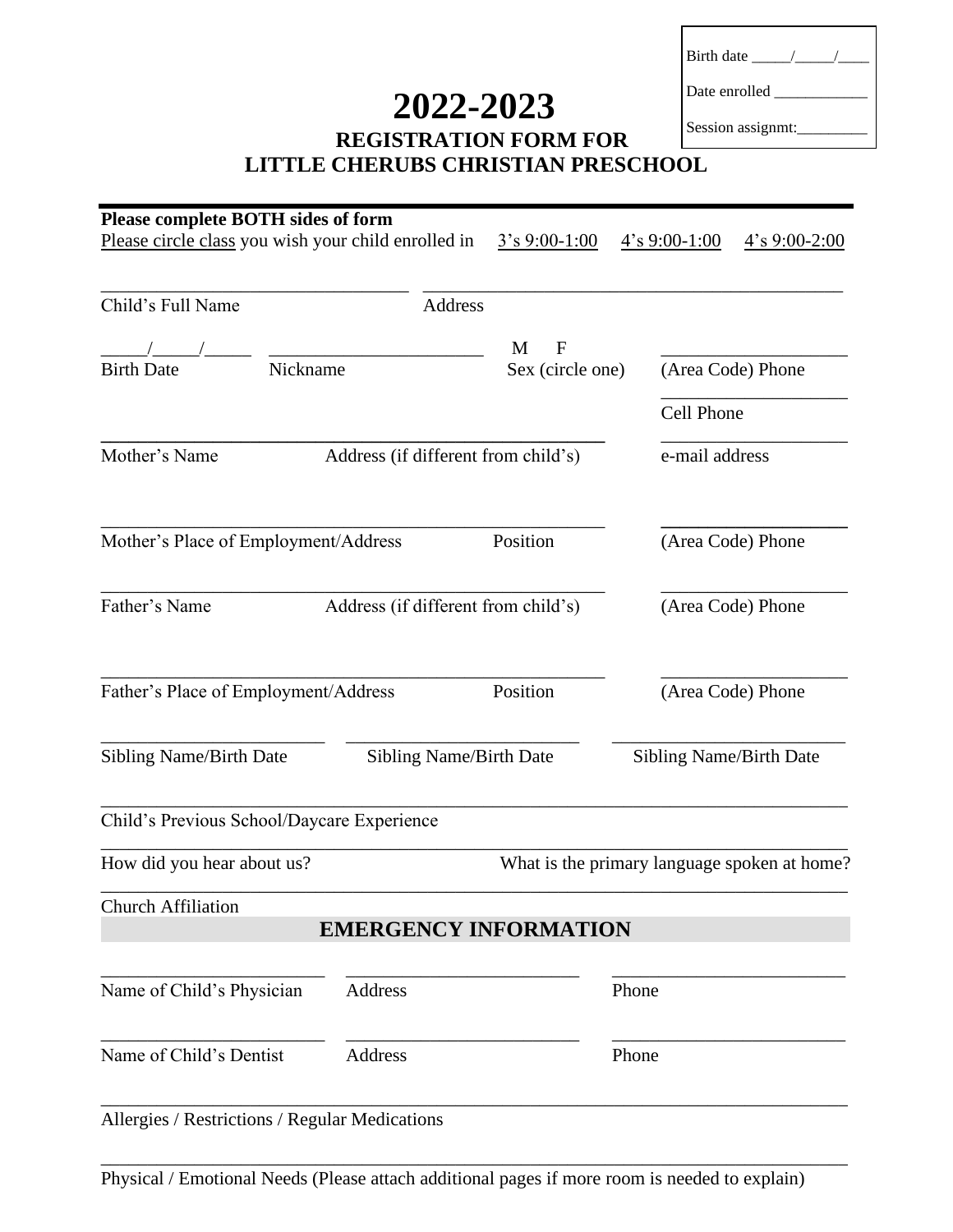## **REGISTRATION FORM EMERGENCY INFORMATION, CONTINUED**

#### Child's Name

List below, in order of priority, people to call when neither parent can be reached:

| Name/Address | Phone | Relationship to Child |
|--------------|-------|-----------------------|
| Name/Address | Phone | Relationship to Child |
| Name/Address | Phone | Relationship to Child |
| Name/Address | Phone | Relationship to Child |

\_\_\_\_\_\_\_\_\_\_\_\_\_\_\_\_\_\_\_\_\_\_\_\_\_\_\_\_\_\_\_\_\_\_\_\_\_\_\_\_\_\_\_\_\_\_\_\_\_\_\_\_\_\_\_\_\_\_\_\_\_\_\_\_\_\_\_\_\_\_\_\_\_\_\_\_\_\_\_\_

- 1. The above mentioned people have my permission to pick up my child any time I am unable to do so.
- 2. I hereby give permission for my child to receive emergency medical or dental treatment, if necessary. I also give permission for staff members of Little Cherubs Christian Preschool to transport my child by state inspected and registered automobile or arrange for transportation by ambulance. Permission is also given for Red Cross trained staff members to administer First Aid.
- 3. I will furnish certificates satisfactory to the school from a physician certifying as to the health of the child to be enrolled before my child will be admitted to school.
- 4. My child meets the age requirements and is toilet trained.
- 5. I understand that if my child is displaying illness he shall be excluded from school at the discretion of the Head Teacher or other staff member in the teacher's absence. I understand that I will be required to pick up my child or have an authorized person pick him up.

\_\_\_\_\_\_\_\_\_\_\_\_\_\_\_\_\_\_\_\_\_\_\_\_\_\_\_\_\_\_\_\_\_\_\_\_\_\_\_\_\_\_\_\_\_\_\_\_\_\_\_\_\_\_\_\_\_\_\_\_\_\_\_\_\_\_\_\_\_\_\_\_\_\_\_\_\_\_\_\_

6. I agree to pay the annual tuition fee and registration fee. I also agree to the tuition terms as outlined on the "Tuition Fees" sheet.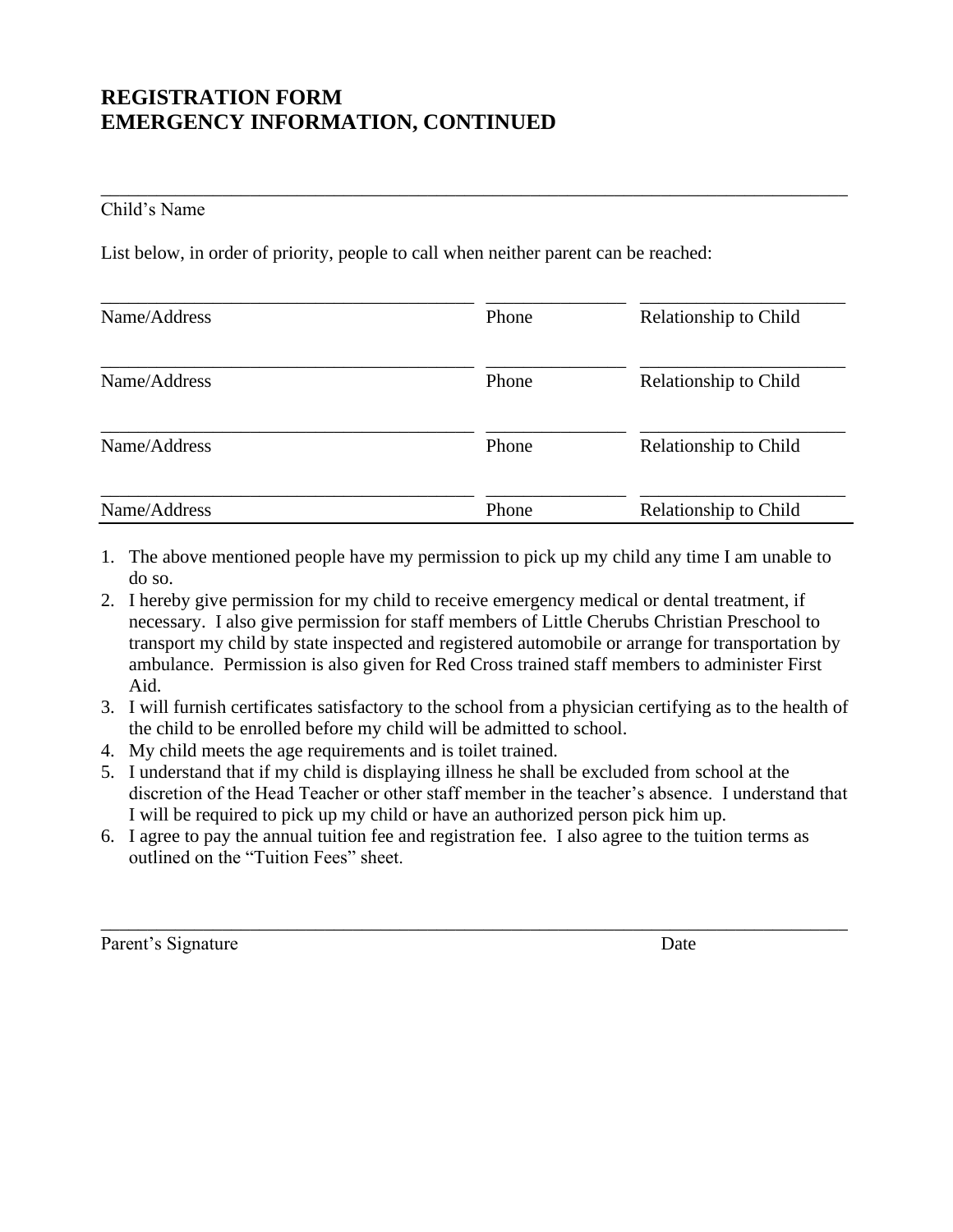### **TUITION FEES FOR THE 2022-2023 SCHOOL YEAR FOR LITTLE CHERUBS CHRISTIAN PRESCHOOL**

| THREE YEAR OLDS:         | 2 DAYS (Tue, Thur 9:00 a.m. - 1:00 p.m.)<br>(An optional 1-hour Extended Day program from 1:00-2:00 is offered<br>at $$11/hr)$                                                                                                  | \$2,812 |
|--------------------------|---------------------------------------------------------------------------------------------------------------------------------------------------------------------------------------------------------------------------------|---------|
| <b>FOUR YEAR OLDS:</b>   | 3 DAYS (Mon, Wed, Fri 9:00.a.m. - 1:00 p.m.)  \$4,028<br>(For children not enrolled in the 9:00-2:00 Extended Day program,<br>and wish to occasionally have their child stay the extra hour, there is<br>a charge of $$11/hr$ ) |         |
| <b>FOUR YEAR OLDS:</b>   | 3 DAYS (Mon, Wed, Fri 9:00 a.m. - 2:00 p.m.)                                                                                                                                                                                    | \$5,035 |
| <b>REGISTRATION FEE:</b> | \$100.00 (this fee is non-refundable)                                                                                                                                                                                           |         |
|                          |                                                                                                                                                                                                                                 |         |

#### TUITION TERMS:

- 1. There is an annual tuition fee that can be paid at the time of registration or divided into ten monthly installments. Tuition installments are due on the first of the month, beginning **August 1** and continuing until **May 1**.
- 2. No credit is given for time absent due to illness, snow or any other reason. In a case of extended absence due to severe illness or extended hospitalization, please see the Director. Each situation will be given individual consideration and handled according to the discretion of the Director.
- 3. The **registration fee is to accompany the Registration form** when applying for admission to Little Cherubs Christian Preschool.
- 4. There will be an automatic late charge in the amount of \$25.00 per month if a payment is seven or more days late. This charge is per payment until the bill is up to date. Two or more late payments will result in your being asked to withdraw from the program.
- 5. If more than one child is enrolled in the program, the tuition rate is reduced.
- 6. Children are enrolled for the entire year or the balance of the year. Children enrolled after the beginning of the school year will pay a pro-rated tuition fee.
- 7. Six weeks written notice is required before withdrawal. There is no withdrawal after March 1.
- 8. Little Cherubs Christian Preschool reserves the right to terminate this agreement upon thirty day written notice to the parents or the person with whom the child resides.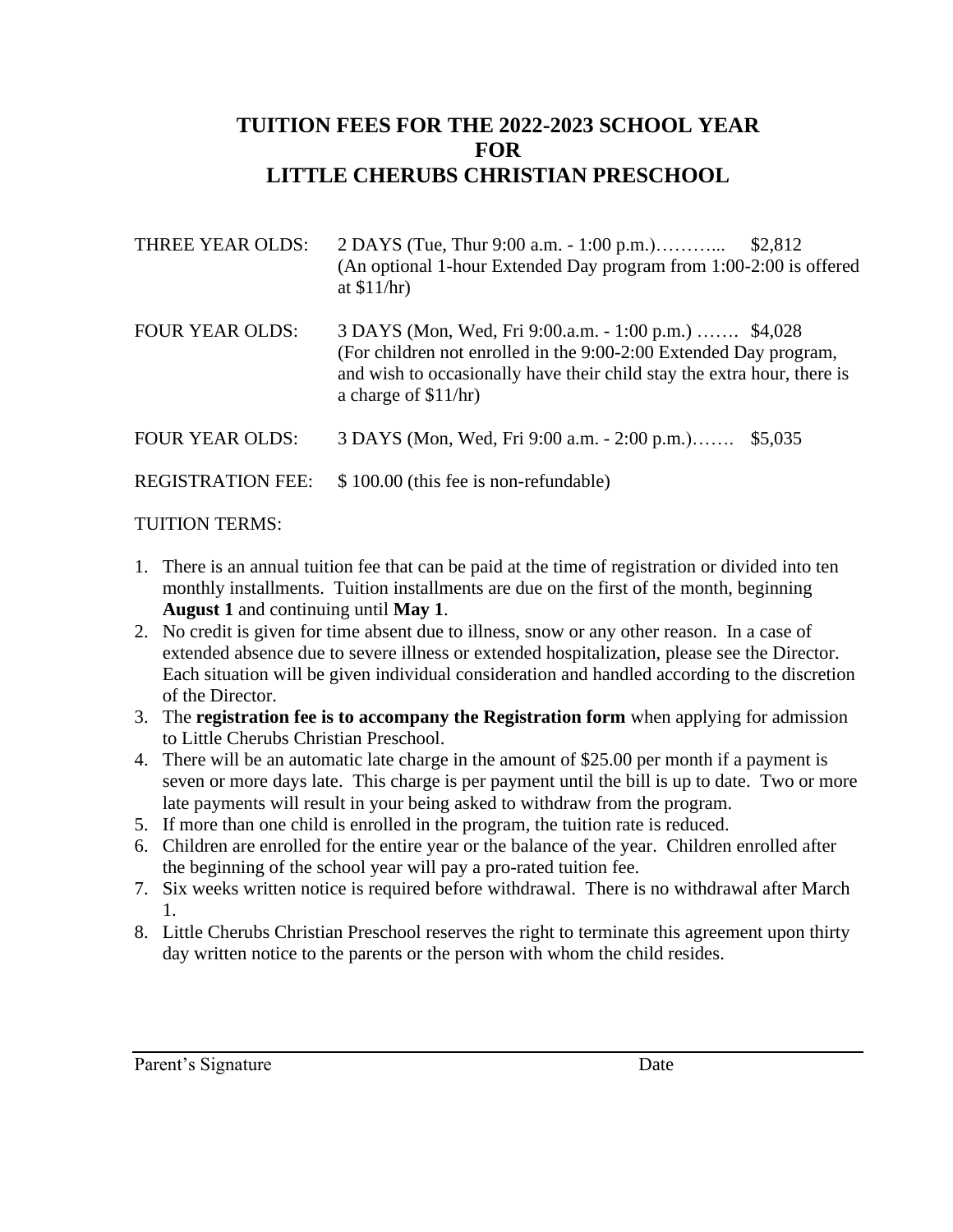### **EMERGENCY DENTAL PERMISSION FORM**

I hereby give permission for my child to receive emergency dental treatment, if necessary. I also give permission for staff members of Little Cherubs Christian Preschool to transport my child by state inspected and registered automobile or arrange for transportation by ambulance. Permission is also given for Red Cross trained staff members to administer First Aid.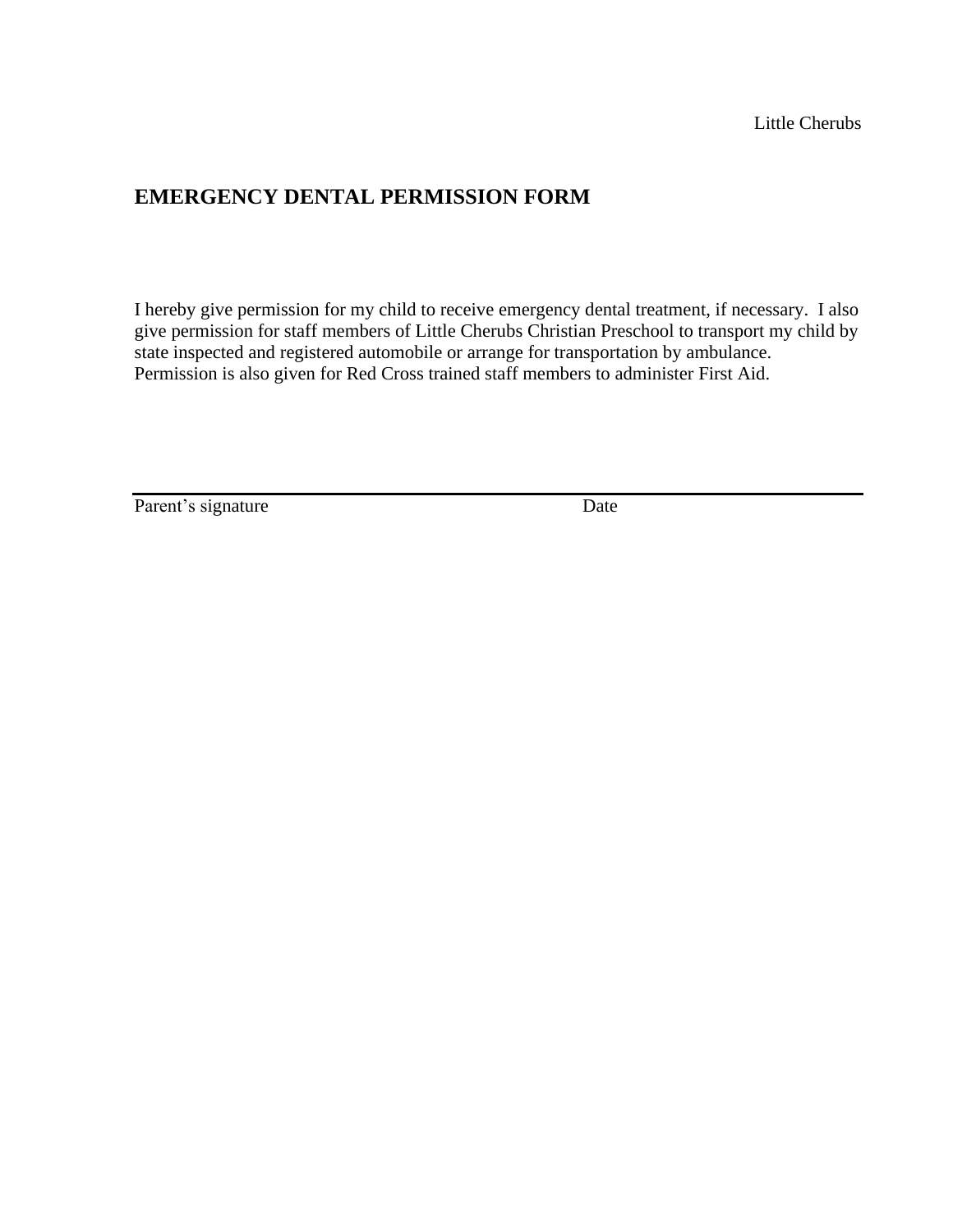### **EMERGENCY MEDICAL PERMISSION FORM**

I hereby give permission for my child to receive emergency medical treatment, if necessary. I also give permission for staff members of Little Cherubs Christian Preschool to transport my child by state inspected and registered automobile or arrange for transportation by ambulance. Permission is also given for Red Cross trained staff members to administer First Aid.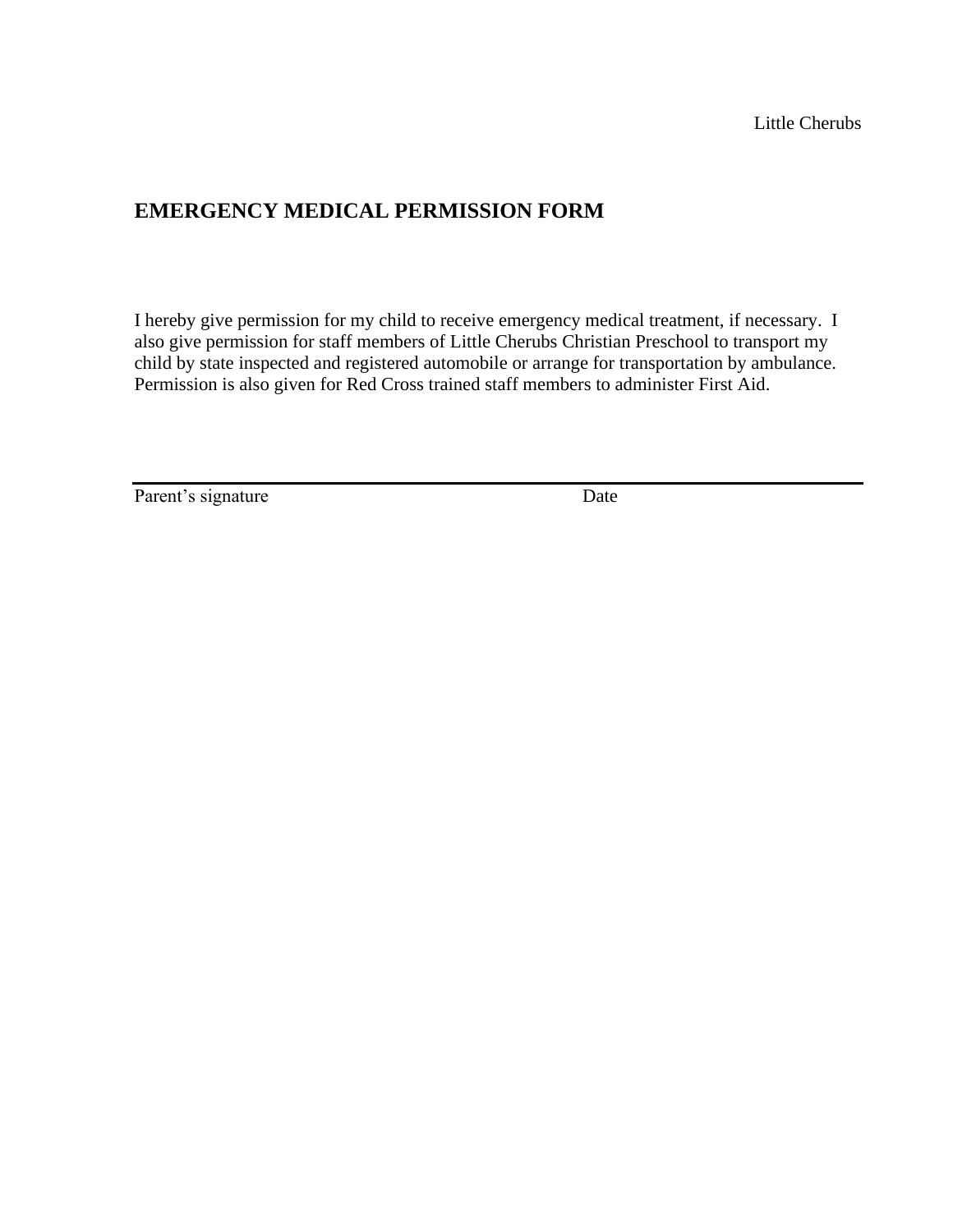# **DISCIPLINE POLICY**

The goal of discipline is to help the child develop self-control and move toward appropriate social behavior. Examples of developmentally appropriate methods utilized for resolving conflicts are:

**Positive Guidance** – When disputes arise among children and staff, the staff will encourage a "talking out" process where the goal is to review with the child why the behavior was unacceptable and help the child to acknowledge feelings and find solutions using the child's ideas where ever possible. The child will be taken to a quiet area.

**Setting Clear Limits** – Staff will encourage and model positive behavior, positive reinforcement, the use of peer support and clearly defined rules.

Teachers will help children feel good about themselves and behave in responsible ways.

**Redirection** – The teacher and the child will discuss and decide when the child is ready to rejoin the group in a positive manner.

A child who may be aggressive or who is disruptive or destructive of other children's work may be asked to make an activity choice in another area.

Staff will continuously supervise children during disciplinary actions.

Parents will be notified if the child requires a behavior management plan. The director, teachers and parents will work together to design a plan to ensure success for the child.

Staff shall not be abusive, neglectful or use corporal, humiliating or frightening punishment under any circumstances. No child will be physically restrained unless it is necessary to protect the safety or health of the child or others, using least restrictive methods, as appropriate.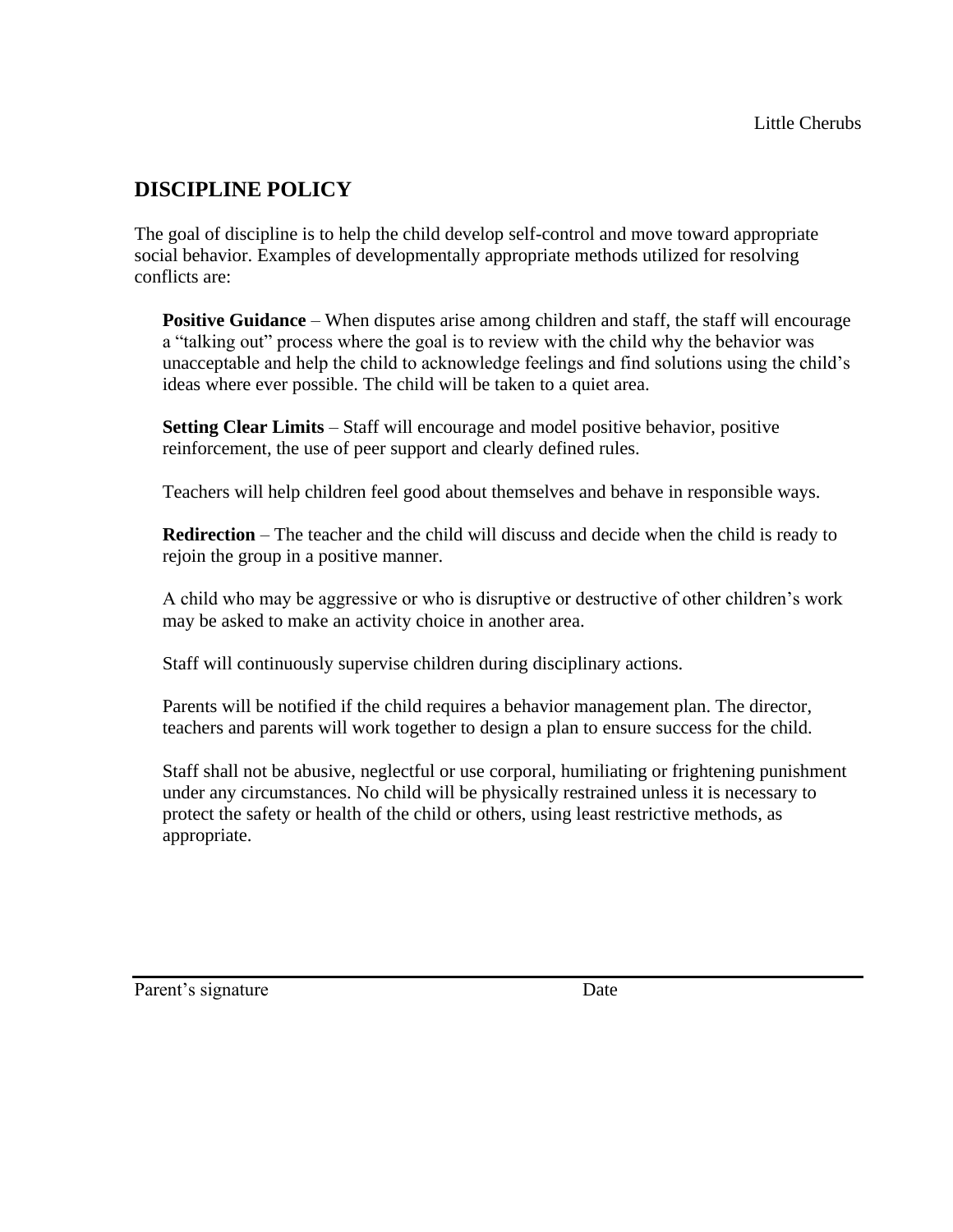## **PESTICIDE ACKNOWLEDGMENT**

I acknowledge the fact that CLC may periodically need to treat the church building and grounds with pesticides to extinguish any pest issues that may arise. I understand that all attempts will be made to have any required treatment done while school is not in session.